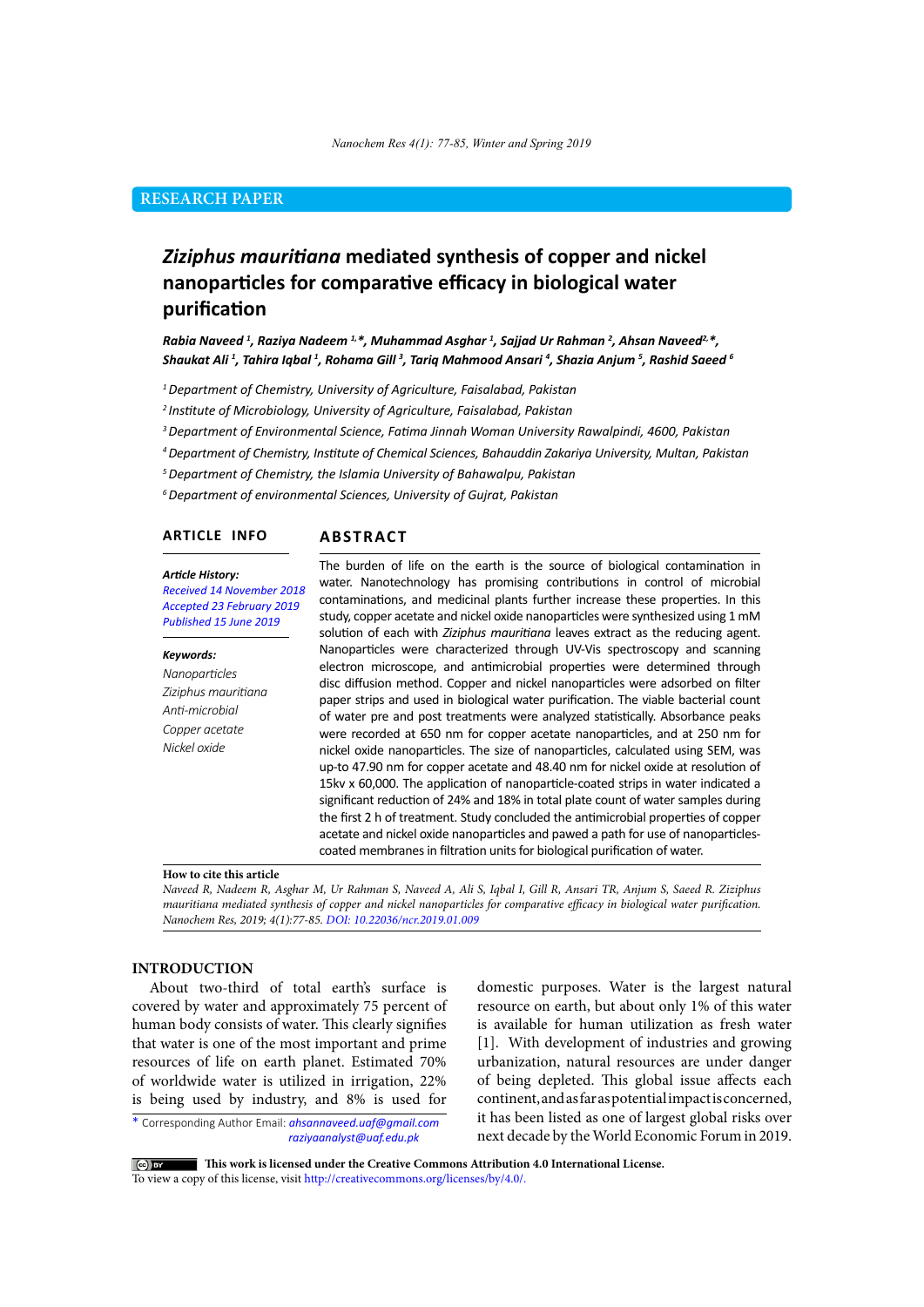About one-third of worldwide population is facing severe water scarcity condition at least one month of year [2]. Adequate supply of clean and fresh water for human consumption has become a major concern due to contamination of water resources by organic and inorganic pollutants, heavy metals and pathogens leading to water pollution and waterborne diseases [3]. The microbial contaminations in ambient water bodies are a major concern at the global scale. Presence of waterborne pathogens in all water resources is a limiting factor in the provision of safe drinking water. The improvement of water resources is one of eight Millennium Development Goals (MDGs) of the United Nations. World water assessment program is working to supply clean water for 1.5 billion people [4]. Increasing population and improper sewage systems in developing countries are sources of biological water pollution. The number of bacterial and viral pollutants in water resources are increasing leading to infectious disease. Previously, many different conventional methods for purification of water were being used all over the world. Some of those important methods are filtration, gravity separation, chlorination, ozonation and ultraviolet treatments. Infectious pathogens can be removed by filtration by transforming their phase, however, this results in production of highly dense sludge that is poisonous and not disposable. Chlorination also proves as less effective due to production of some highly resistant pathogens and carcinogenic by-products [5]. Byproducts formed by ozonation are comparatively less in number. Ozonation is costly and when bromide ion in water reacts with ozone, harmful bromate is produced. Similarly, ultra-violet treatment and other conventional methods are less effective and form toxic by-products and these methods are costly too [6]. The development in nanotechnology has proved its capability for providing innovative methods for wastewater treatment [7]. Nano-adsorbents are formed using elements possessing high adsorption capacity and the nanoparticles used for them must be non-toxic, have high capacity for adsorption and also have the ability to remove heavy metals at low concentration [3]. Antibacterial properties of metal nanoparticles make them suitable candidates in the purification of water from bacterial contaminants [8]. The properties of metal nanoparticles are further enhanced with medicinal plant extracts as reducing agents. Keeping in view the properties of nanoparticles and the need of purified drinking water for human consumption, the present study is

designed for biological purification of water using nanotechnology.

#### **MATERIAL AND METHODS**

*Green route to synthesize copper and nickel nanoparticles* 

The leaves of *Ziziphus mauritiana* were identified and collected from the botanical garden of the University of Agriculture, Faisalabad. A 10 g coarse powder of *Ziziphus mauritiana* leaves was added in 100 mL of the double distilled water and mixture was boiled for 30 minutes at  $80^{\circ}$ C. The extract was filtered and added in 1:9 ratio of 1 mM aqueous solution of Cu(CH3COO)2 and NiO separately. The colloidal mixture was heated at 60°C for 40 minutes with continuous stirring in the shaking water bath. A 20 mL of colloidal mixture was separated for further studies while the rest was dried in the oven. The fine black colored powder was collected carefully and stored in an amber colored bottle for further characterization [9].

#### *Characterization of Copper and Nickel Nanoparticles*

The prepared copper acetate and nickel oxide nanoparticles were characterized using Ultravioletvisible spectroscopy at 200 to 800 nm. The size of copper acetate and nickel oxide nanoparticles, and morphology were studied through scanning electron microscope. The nanoparticles in sterile distilled water suspension were processed for SEM analysis, a small drop was fabricated onto the electric stubs and water was evaporated completely before imaging [10].

#### *Formation of nanoparticle composite with cellulose filter paper*

The cellulose filter paper (Whatman No. 1) was punched to prepare of 1X4". Filter paper disc and strips were pre-treated with 0.3M NaCl solution for five minutes in the petri dish. After 5 minutes in NaCl solution, both disc and strips were dried and placed separately in 20 mL of copper acetate and nickel oxide colloid for 24 h. The discs and strips were washed with distilled water and dried to remove loosely bound nanoparticle [11].

### *Antimicrobial efficacy of nanoparticles*

The filter paper discs containing 5µg of copper acetate and nickel oxide nanoparticles were tested against *Staph. aureus* and *E. coli* cultures procured from Institute of Microbiology, UAF. Commercially available antibiotic discs were used as standard in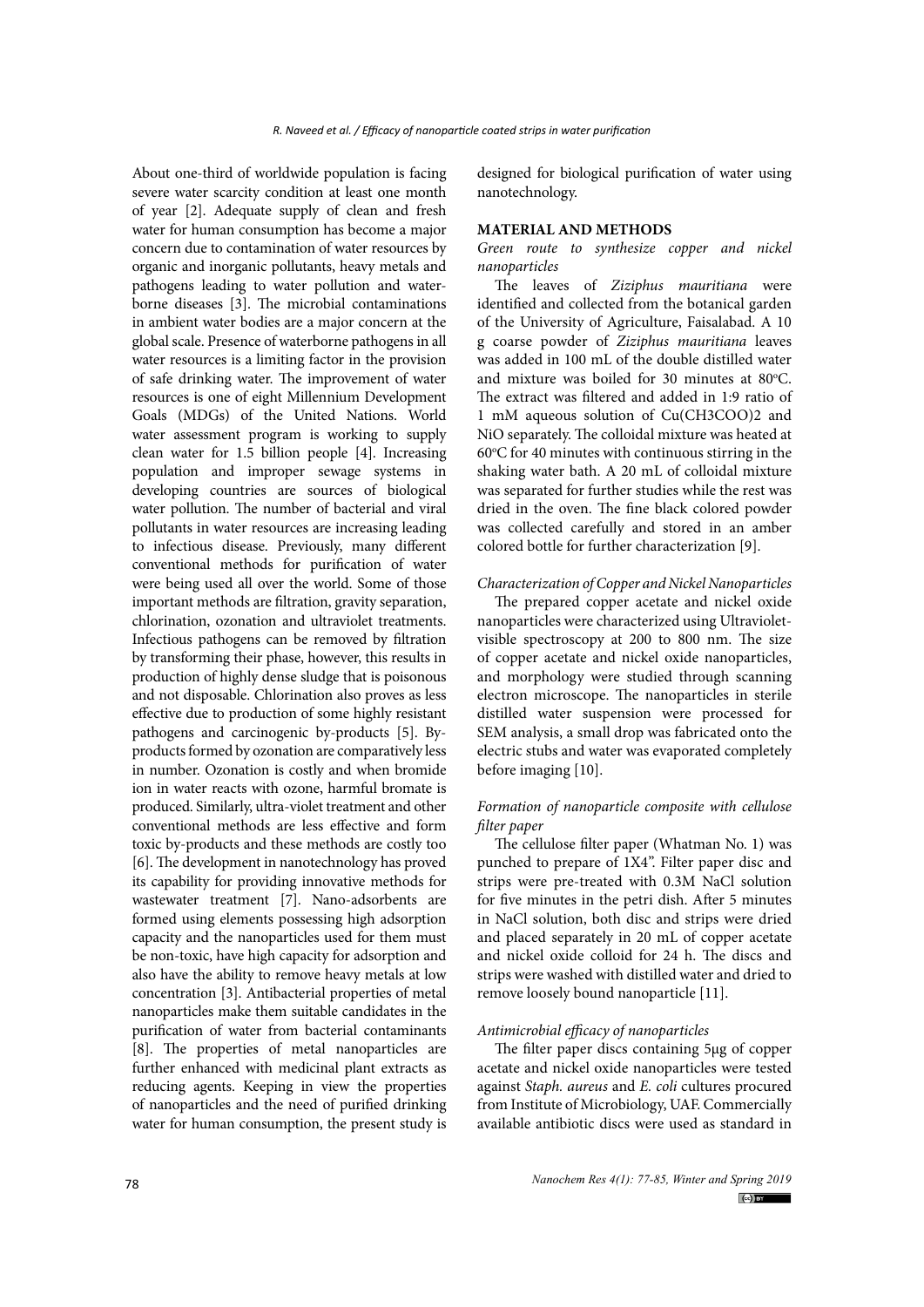the test plates. The culture plates were incubated for 18 h and results were observed [12].

#### *Application of nanoparticle-coated antimicrobial strips in water treatment*

A 50 mL of ground and tap water was collected in sterile beakers and flasks. Total viable count of water samples was done using the pour plate method before treatment with nanoparticle-coated filter paper strips. The filter paper strips coated with copper acetate and nickel oxide nanoparticles were placed in the test tubes for 2-6 h at room temperature. After every 2 h, the samples were processed for pour plate method and results were recorded [13].

#### **RESULTS**

The successful synthesis of copper acetate and nickel oxide nanoparticles was confirmed through UV visible spectrophotometer and scanning electron microscope. The absorbance peaks of copper acetate and nickel oxide nanoparticles were detected at different wavelengths. A significant absorption peak ranging from 550 nm to 650 nm was detected for copper acetate nanoparticles and a peak absorption was observed at 650 nm as

shown in Fig. 1, whereas, an absorption peak of 250 nm to 350 nm was significant for nickel oxide nanoparticles and a peak was observed at 250 nm as depicted in Fig. 2.

#### *Scanning electron microscopy of copper and nickel nanoparticles*

Scanning electron microscope was used for the size and morphological characterization of copper acetate and nickel oxide nanoparticles. Digimizer software was used to analyze the particle size of copper acetate nanoparticles at different resolutions of SEM. Fig. 3 is indicating copper acetate nanoparticles 0.2 µm at resolution of 15kv x 60,000. The micrographs attained from Digimizer are presenting minimum and maximum size of nanoparticles evaluated. In the photomicrographs of Digimizer, mean particle size and area along with its intensity and length are indicated. At the resolution of (15kv x 60,000), average size of copper acetate nanoparticles was calculated to be 33.8 nm, while the minimum and maximum sizes of nanoparticles were 22.3 nm and 47.9 nm, respectively, as indicated in the micrograph Figs. 4. and 5 depicts a photomicrograph of 0.2 µm size distribution of nickel oxide nanoparticles at 15kv x



Fig. 1. Peak absorbance of copper acetate Nano particles at 650nm **Fig 1. Peak absorbance of copper acetate Nano particles at 650nm**



Fig. 2. Peak absorbance of Nickel oxide Nano particles at 250 nm

*Nanochem Res 4(1): 77-85, Winter and Spring 2019*<br> **Colum**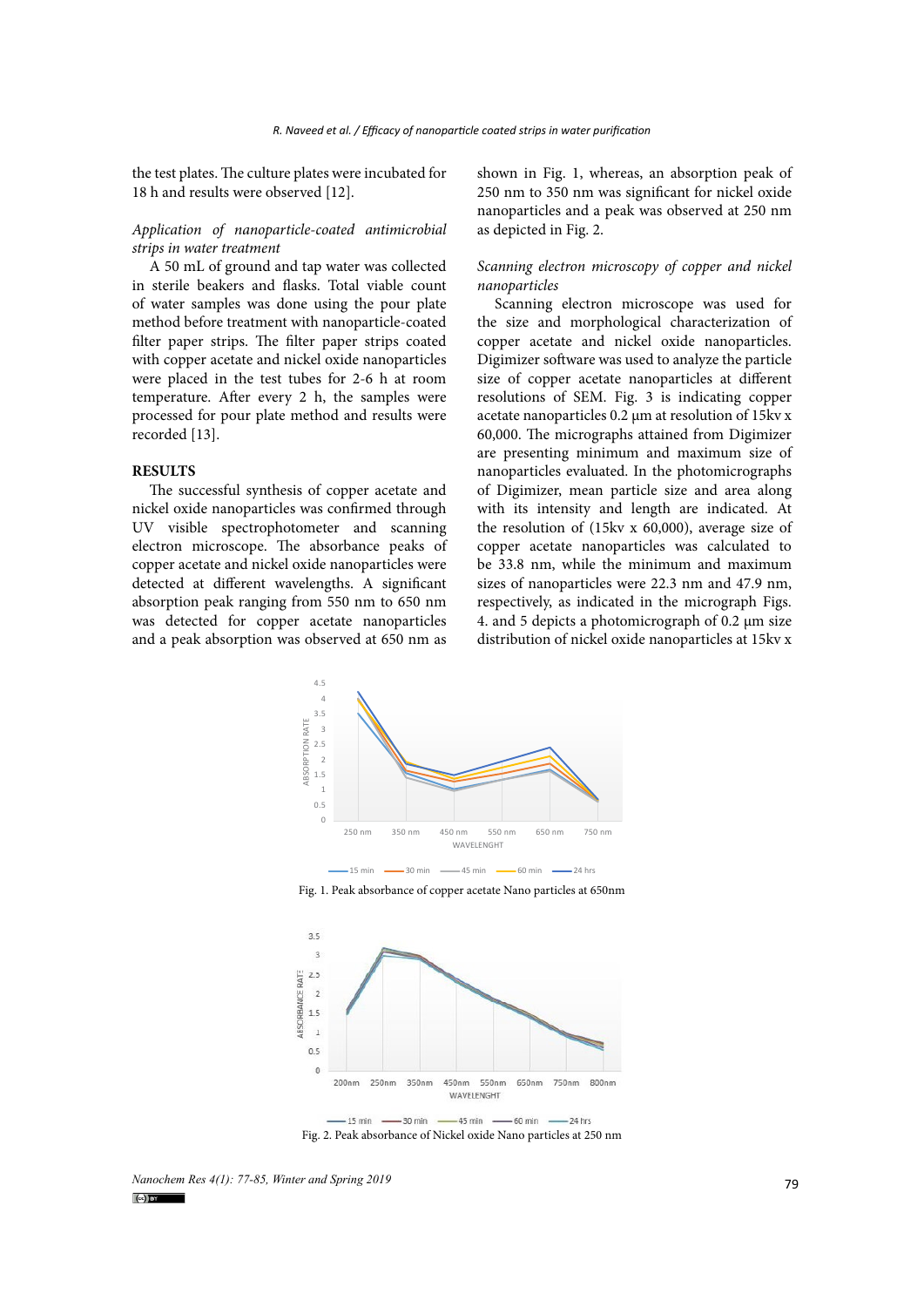*R. Naveed et al. / Efficacy of nanoparticle coated strips in water purification*



Fig. 3. SEM photomicrograph of copper nanoparticles at 15 kv x 60,000 Fig. 3. SEM photomicrograph of copper nanoparticles at 15 kv x 60,000



at resolution of 15 kv x  $60,000$ Fig. 4. Photomicrograph of Digimizer, mean particle size and area along with its intensity and length of copper acetate nanoparticles



Fig. 5. SEM photomicrograph of nickel nanoparticles at 15 kv x 60,000

60,000. At resolution of (15kv x 60,000), the average size of nickel oxide nanoparticles was calculated to be 17.9 nm, while the minimum and maximum sizes of nanoparticles were 16.1 nm and 48.4 nm, respectively, as indicated in the micrograph

obtained from Digimizer described in Fig. 6.

*Antimicrobial efficacy of nanoparticles* 

Two bacterial cultures (*Staph. aureus and E. coli*) on the MH agar were tested for antimicrobial activity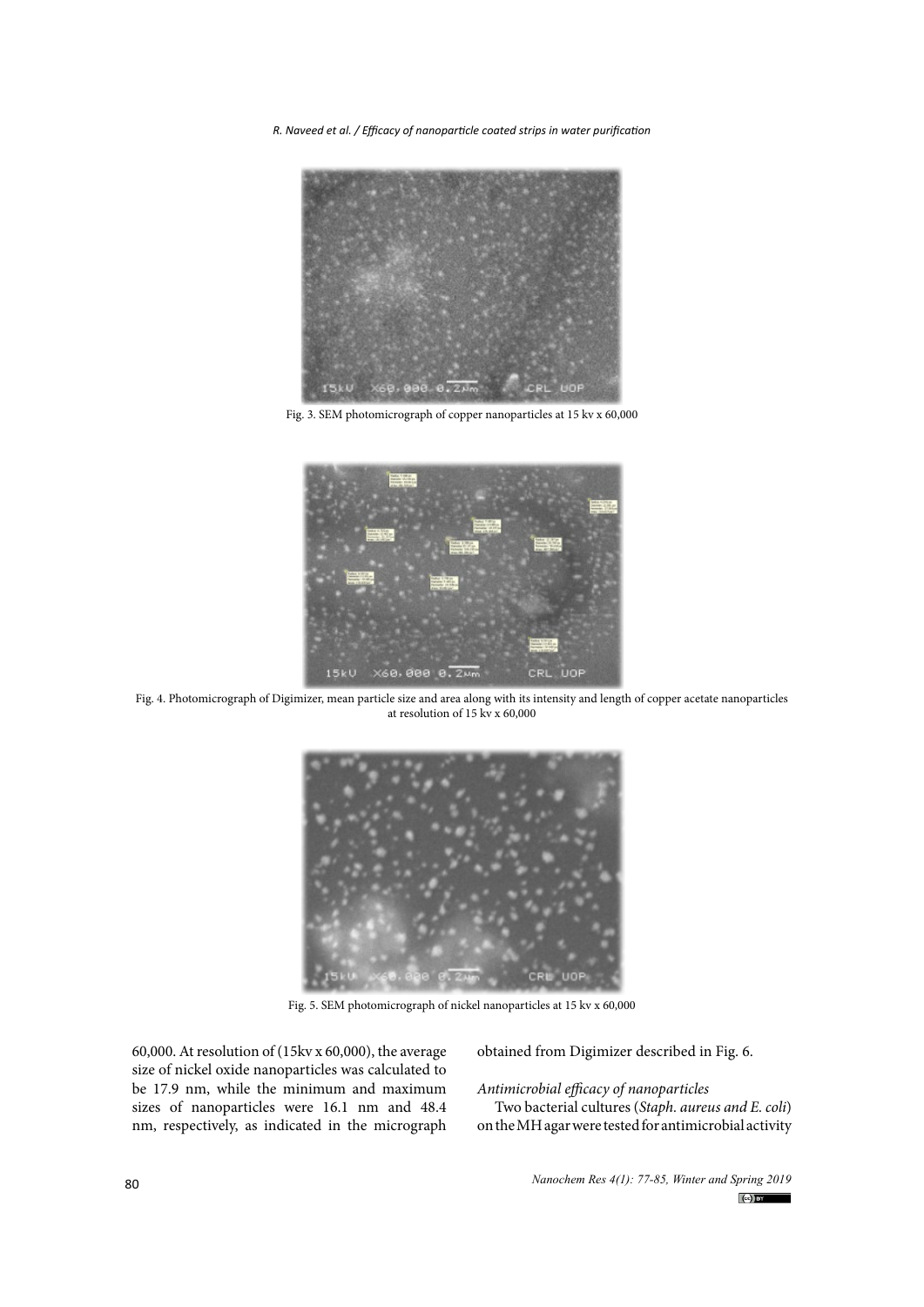*R. Naveed et al. / Efficacy of nanoparticle coated strips in water purification*



 $\frac{1}{2}$  resolution of 15 kv x 60,000 Fig. 6. Photomicrographs of Digimizer, mean particle size and area along with its intensity and length of nickel oxide nanoparticles at



standard antibiotic discs after 18 hrs of incubation at 37 °C antibiotic discs after 18 hrs of incubation at 37 °C rig. The standard and Cu(CH<sub>3</sub>COO)<sub>2</sub> hanoparticle coated discs and inhibition around NiO nanoparticle coated discs and inhibition around NiO nanoparticle coated disc Fig. 7. Lawn culture of *Staph. Aureus* indicating zone of



around Cu(CH<sub>3</sub>COO<sub>2</sub>) nanoparticle coated discs and inhibition around NiO nanoparticle coated discs and standard Fig. 9. Lawn culture of *Staph. Aureus* indicating zone of antibiotic discs after 18 hrs of incubation at 37 °C



antibiotic discs after 18 hrs of incubation at 37 °C discs after 18 hrs of incubation at 37 °C discs after 18 hrs of incubation at 37 °C Fig. 8. Lawn culture of *E. coli* indicating zone of inhibition around  $\text{Cu}(\text{CH}_{\text{3}}\text{COO})_{\text{2}}$  nanoparticle coated discs and standard

of copper acetate and nickel oxide nanoparticle after 18 h of the incu coated discs. The nanoparticle coated discs along with control positive antibiotic discs were observed



n culture of *E. coli* indicating zone of inhibition the Hig. 10. Lawn culture of *E. coli* indicating zone of inhibition<br>CH<sub>3</sub>COO)<sub>2</sub> nanoparticle coated discs and standard tround NiO nanoparticle coated discs and standar  $\frac{1}{\sqrt{2}}$  discs after 18 hrs of incubation at 37 °C Fig. 10. Lawn culture of *E. coli* indicating zone of inhibition discs after 18 hrs of incubation at 37 °C

after 18 h of the incubation. The Figs. 7 and 8 indicate the results of copper acetate nanoparticles against *Staph. aureus* and *E. coli,* while Figs. 9 and

*Nanochem Res 4(1): 77-85, Winter and Spring 2019* 81 **(a)**  $\bullet$  81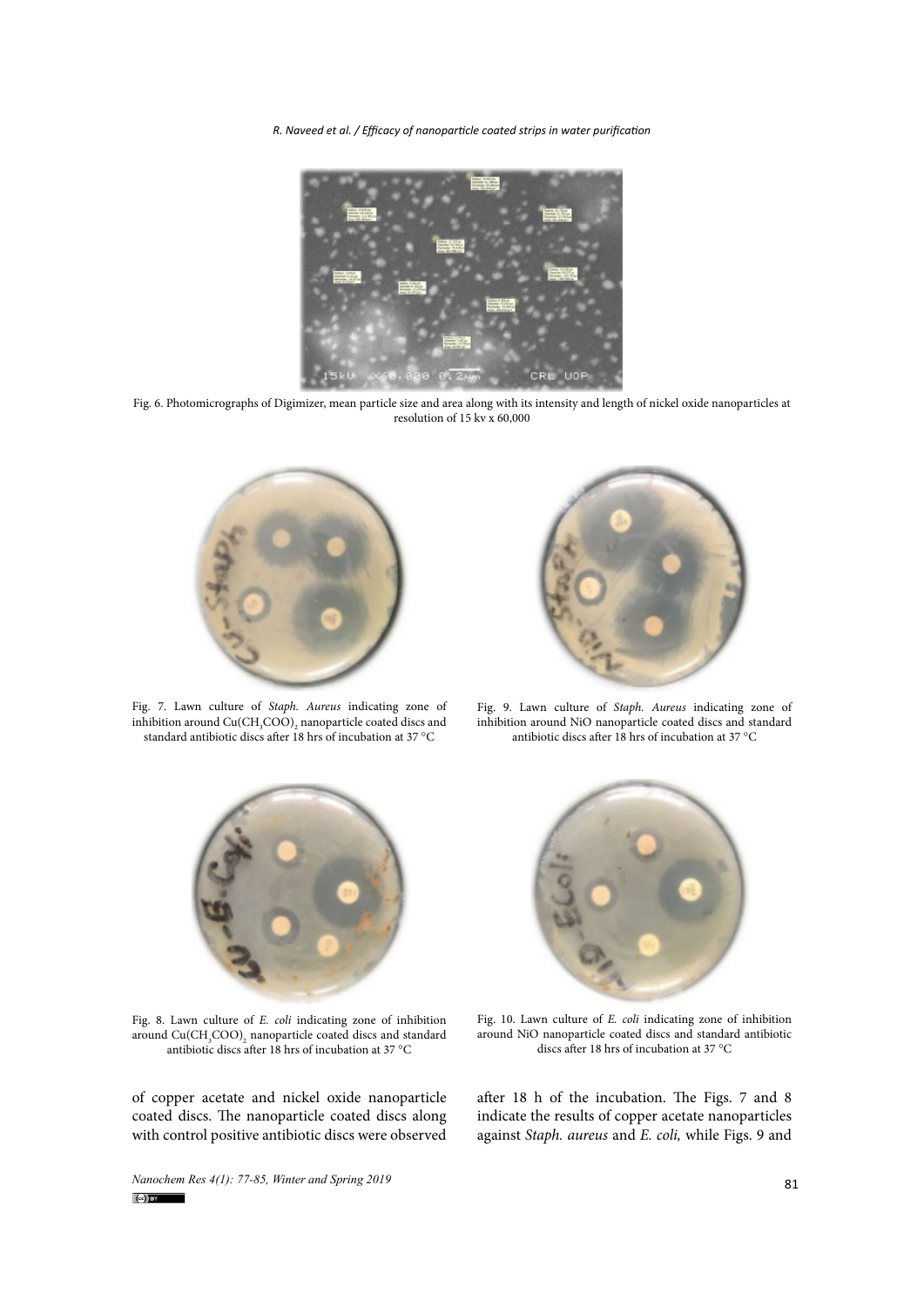10 indicate zone of inhibition developed by nickel oxide nanoparticles on the lawn of *Staph. aureus* and *E. coli*. The plates indicate that *Staph. aureus* is more susceptible to both copper acetate and nickel oxide nanoparticles with a diameter ranging from 16-20 mm. *E. coli* was less susceptible to both copper acetate and nickel oxide nanoparticles coated discs with a diameter ranging from 8-11 mm. Copper acetate nanoparticles developed a zone of 11 mm on *E. coli* and 17 mm on the *Staph. aureus* culture plate, while nickel oxide nanoparticle coated disc developed a zone of 12 mm and 19 mm on the *E. coli* and *Staph. aureus* culture plates, respectively. The zone of no growth around standard antibiotic disc was also different for both culture isolates. *E. coli* was completely resistant to penicillin while *Staph. aureus* gave a zone of 12 mm against vit

penicillin. Zone of inhibition around gentamycin was 18 mm and 22 mm for *E. coli* and *Staph. Aureus,* respectively. Both of the culture *E. coli* and *Staph. aureus* isolates were susceptible to Cefoxitin with a diameter of 18 mm and 24 mm, respectively. Fig. 11 indicates the susceptibility percentages of *E. coli* and *Staph. aureus* for nanoparticle-coated discs in comparison with standard antibiotics.

#### *Purification of water through antimicrobial filter strips*

Antimicrobial filter strips coated with copper acetate and nickel oxide nanoparticles were placed in tap water samples and results were recorded after every 2 h till 6 h. Fig. 12 describes status of i was completely resistant to penicillin viable bacterial count in the water samples treated with nanoparticle-coated strips. At 0 h, a high



Fig. 11. Graphical presentation of nanoparticle coated antimicrobial discs and standard antibiotic discs against *Staph. aureus* and *E. coli*



 $\blacksquare$ 0hr  $\blacksquare$ 2hr  $\blacksquare$ 4hr  $\blacksquare$ 6hr

Fig. 12. Graphical presentation of total plate count per ml in the water samples treated with copper and nickel nanoparticles for 6hrs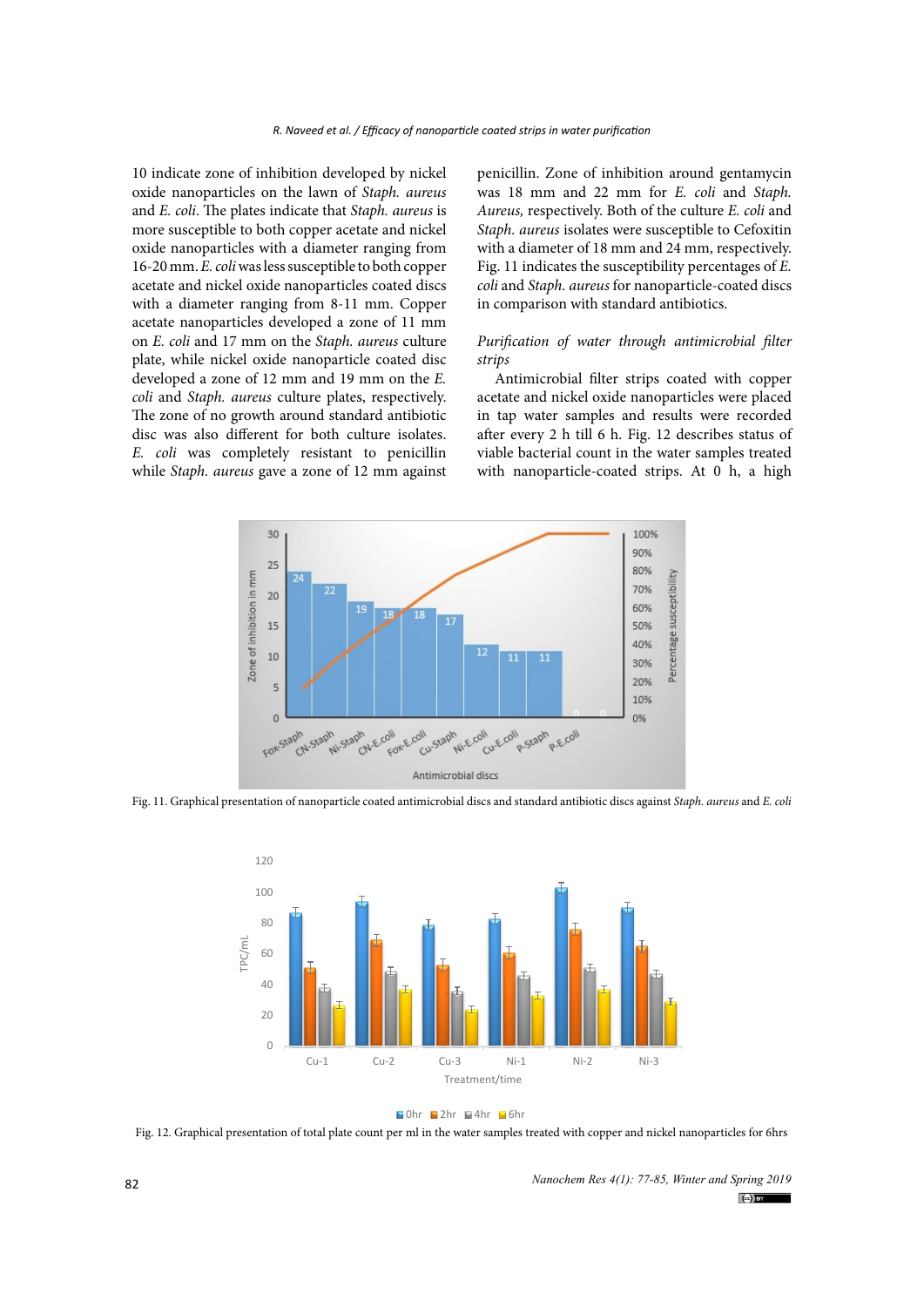number of viable bacterial was recorded in 79 to 103 bacterial/mL in six water samples. After first 2 hours of water treatment, a significant decrease in bacterial count was observed. A 24% reduction in total viable count was recorded in the water samples treated with copper acetate nanoparticlecoated strips, while after 4 h and 6 h of treatment, 4% and 1.7% more reductions were observed that were also significant.

In case of water samples treated with nickel oxide nanoparticle-coated strips, the reduction in total viable count was significant (18%) after first 2 h of incubation, while after 4 h and 6 h further 3.8% and 2.8% reductions in total viable count were recorded. The reduction in viable bacterial count during 4-6 h was non-significant. The results are in favor of copper acetate nanoparticles for efficient purification of water samples by reducing more viable count in short time compared to nickel oxide nanoparticles.

#### **DISCUSSION**

Water is an important element for existence of life on earth. World health organization (WHO) recommended clean water free of dirt, turbidity and colorless, odorless for drinking [2]. Water reserves are being depleted and contaminated with increase in worlds population, especially developing countries are suffering from acute shortage of clean drinking water, whereas 95% population of developed countries is enjoying safe and healthy drinking water. The conditions in Pakistan are equally worse where only 25% of individuals have access to safe water and this 25% in divided into 70% rural and 30% urban people [14]. Water pollution is associated with mixing of human and animal waste in the water wells along with increased industrial and agriculture wastes. Biological contamination of drinking water is directly linked with gastrointestinal and hepatic diseases [15]. Tiwari et al., 2007, published a review article indicating vast applications of nanoparticles in waste water treatment [16]. The copper and nickel metals were prime focus for synthesis of nano-scale particles in future for purification of waste water through nanoparticles. The important point of discussion in that study was the combined treatment of ultrasonic irradiations with nanoparticles to fight against coliform bacteria.

Biological contamination increased coliform count in water where fecal *E. coli* is prominent bacteria. Since past, a number of technologies have been adopted for cleaning the drinking water including chlorination. All of these technologies

have their pros and cons. Present study was designed to clean the drinking water through nanoparticlecoated antimicrobial filter paper strips.

Nanoparticles were synthesized from two metal compounds (copper acetate and nickel oxide) with *Ziziphus mauritiana* leaves extract as a reducing agent. A dark colored colloidal mixture of copper acetate and nickel oxide with *Ziziphus mauritiana* leaves extract was obtained after heating at 60 °C for 40 min. The results of change in color of reaction mixture were in accordance with the study performed by Anjum et al. [17]. The potential of *Ziziphus mauritiana* leaves extract to reduce the metal ion suspension for synthesis of nanoparticles was efficiently utilized. The synthesis of nanoparticles through green rout was also compared with the study performed by Kaur et al. [18], that proved reduction and change of color as primary parameter for copper acetate nanoparticle synthesis. The prepared nanoparticles of copper acetate and nickel oxide were characterized through UV-visible spectrophotometer. Absorption peaks of copper acetate nanoparticles were recorded at 650 nm which were pledge with the study performed by Ashtaputrey et al. [19], indicating absorption peaks of copper acetate nanoparticles at 340 nm justifying an increased absorption peaks as point of enhanced synthesis of nanoparticles. Sharma et al. [20] characterized copper nanoparticles at 248 nm while Fernando and Gurulakshmi, [21] characterized copper nanoparticles through UV-Vis spectrophotometry at 301 nm. The UV-Vis spectrophotometer characterized the absorption peaks of nickel oxide nanoparticles at 250 nm to 300 nm, with the maximum peak at 250 nm, similar to the results of study performed by Sudhasree et al. [22], presenting absorption peaks of 250 nm. Nanoparticles of copper acetate and nickel oxide were also characterized using scanning electron microscopy at three different resolutions of (15kv x 1,00,000), (15kv x 60,000) and (15kv x 30,000) for 0.1µm, 0.2µm and 0.5µm size distribution of particles. The particles size of copper acetate nanoparticles was calculated up to 47.90 nm at resolution of (15kv x 60,000). The results of SEM for copper acetate nanoparticles were correlated with characterization performed by Galan et al., [23], describing nanoparticles of 6-61 nm. Meanwhile, the SEM results for nickel oxide nanoparticles in current study indicated a particle size of 48.40 nm at (15kv x 60,000) resolution. Suresh et al., [24], developed copper acetate nanoparticles of 5-40 nm with an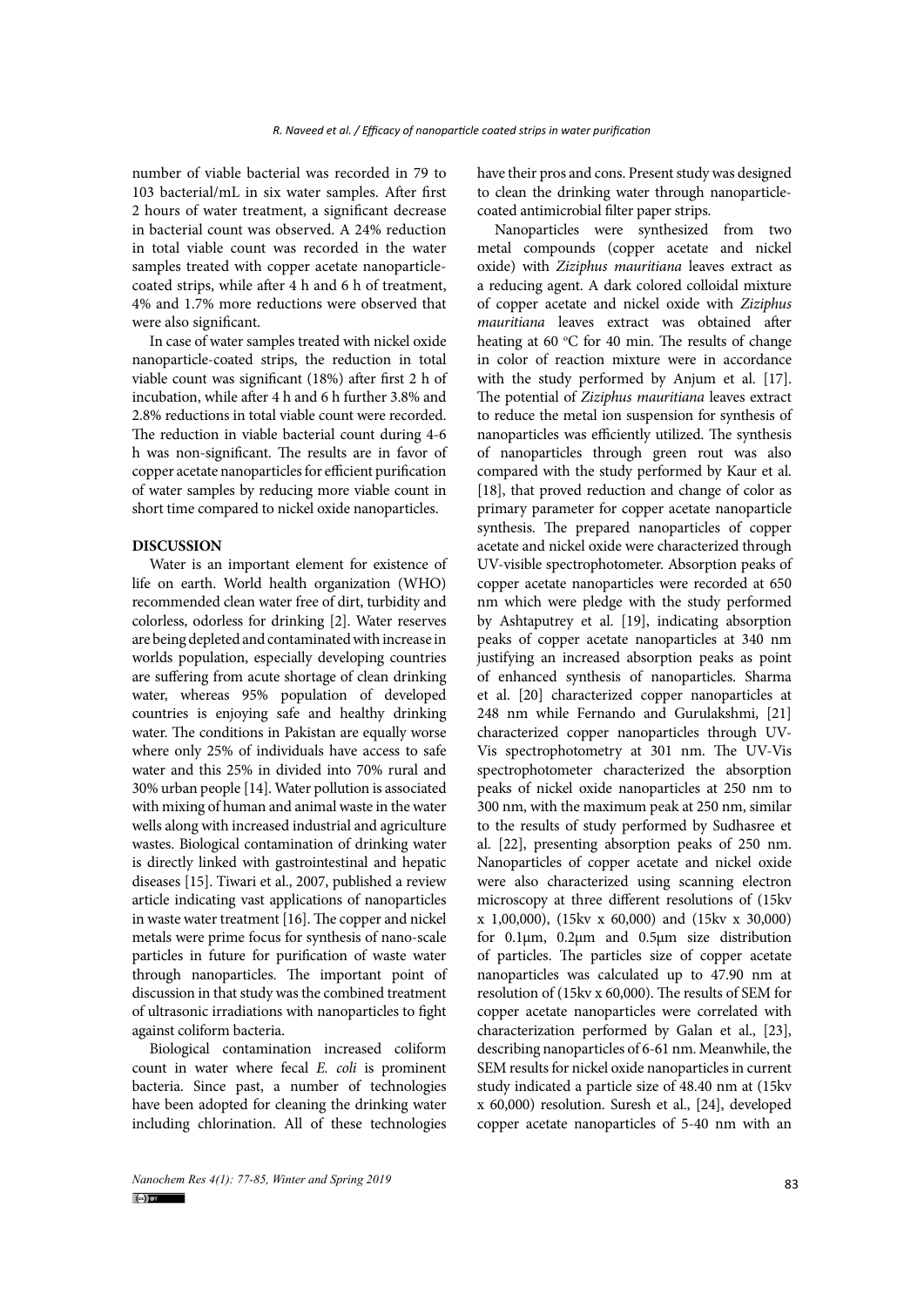average of 20 nm that are near to the nanoparticles developed in current study. Similar results of SEM for nickel oxide nanoparticles were presented by Mariam et al. [25], showing nanoparticles from 22 nm to 44 nm through different characterization methods including SEM.The nanoparticles were further evaluated for their antimicrobial efficacy. Previous research reported copper acetate nanoparticles more effective against Gram negative bacteria, but in present study copper acetate as well as nickel oxide nanoparticle-coated strips were applied for biological water purification. Mahesh and Satish, [26] reported antibacterial properties of *Z. mauritiana* leaf extract at 14 mm and 18 mm against *E. coli* and *Staph. aureus* at concentration of 100 µg per 5 mm disc. The antimicrobial properties of nickel oxide nanoparticles were correlated with the study performed by Khashan et al. [27] reporting enhanced antibacterial activity of NiO nanoparticles at 1000 µg/mL. The antibacterial efficacy of nanoparticles determined in current experimental conditions was under lower concentrations, but positive attitude of nanoparticles verified their ability to enhance the penetration power of antibiotics if used in combination with nanoparticles.

Gehrke et al., [28] focused on nano adsorbents for purifications of the waste water and highlighted the importance of nano-engineered materials for their application in water treatments. Currently the same concept was used for the synthesis of nanoparticle adsorbed cellulose strips and their applications in water purifications. Nanoparticle-coated filter paper strips were placed in tap water at room temperature and results of total viable bacterial count were recorded through total plate count assay. A significant reduction in total plate count was recorded from 2-6 h in the water samples immersed with copper acetate and nickel oxide nanoparticle-coated filter paper discs. Initially a significant reduction in total viable count was recorded up to 24% and 18% in the water samples treated with copper acetate and nickel oxide nanoparticles coated strips. While during 4-6 h of treatment the reduction in viable count of sample was significant for copper acetate and nonsignificant for nickel oxide nanoparticles. The time laps indicated decrease in efficiency of nanoparticles to reduce the viable bacterial count probably due to continuous exposure of nanoparticlecoated strips with the light. Mustafa, [29] applied nanoparticles for purification of water. In that study, silver nanoparticles were synthesized using fungal species and characterized through TEM, UV-Vis

spectroscopy and FTIR. The results of present study are in correlation with previous studies for excellent antibacterial properties against both Gram positive and negative bacteria.

Current research evidenced antimicrobial efficacy of copper acetate and nickel oxide nanoparticles in biological purification of water. Lu et al., [30] also presented an articles on nano sized particles and their successful use in waste water treatments. Nano composites were discussed in details for their potential as antibacterial and current study showed that nano based composites/ adsorbents have potential to clear high coliform count from the water.

## **CONCLUSION**

Many studies have been conducted to technologically improve the techniques of water treatment. Previous studies highlighted the importance of nano based materials for their possible use against various pathogens. The ability of nanoparticles in purification of water has been studied after adsorption of nanoparticles on cellulose paper strips. The promising results were achieved in clearing water from pathogenic coliform. Copper acetate and nickel oxide nanoparticles provided an effective way of water treatment in the form of adsorbed filter paper strips. The reduced coliform count of waterpost treatment of nanoparticle coated filter strips is indicative of antibacterial properties of nanoparticles leading to the foundation of a new idea to adsorb these green synthesized nanoparticles on the cellulose paper. The nanoparticle-adsorbed cellulose paper can be further employed for purification of water at large scale. The present study is also providing an advancement of nanotechnology to use house filter after adsorption of nano sized particles that may reduce the coliform count from drinking water and help in combating deadly problems of gastrointestinal tract resulting from high coliform count.

### **CONFLICT OF INTEREST**

The authors declared to no conflict of interest.

## **REFERENCES**

- [1] [Adeleye AS, Oranu EA, Tao M, Keller AA. Release and](http://dx.doi.org/10.1016/j.watres.2016.06.056) [detection of nanosized copper from a commercial](http://dx.doi.org/10.1016/j.watres.2016.06.056) [antifouling paint. Water Research. 2016;102:374-82.](http://dx.doi.org/10.1016/j.watres.2016.06.056)
- [2] [Liu J, Yang H, Gosling SN, Kummu M, Flörke M, Pfister S,](http://dx.doi.org/10.1002/2016ef000518) [et al. Water scarcity assessments in the past, present, and](http://dx.doi.org/10.1002/2016ef000518) [future. Earth's Future. 2017;5\(6\):545-59.](http://dx.doi.org/10.1002/2016ef000518)
- [3] [Barakat A, El Baghdadi M, Rais J, Aghezzaf B, Slassi M.](http://dx.doi.org/10.1016/j.iswcr.2016.11.002) [Assessment of spatial and seasonal water quality variation of](http://dx.doi.org/10.1016/j.iswcr.2016.11.002) [Oum Er Rbia River \(Morocco\) using multivariate statistical](http://dx.doi.org/10.1016/j.iswcr.2016.11.002)